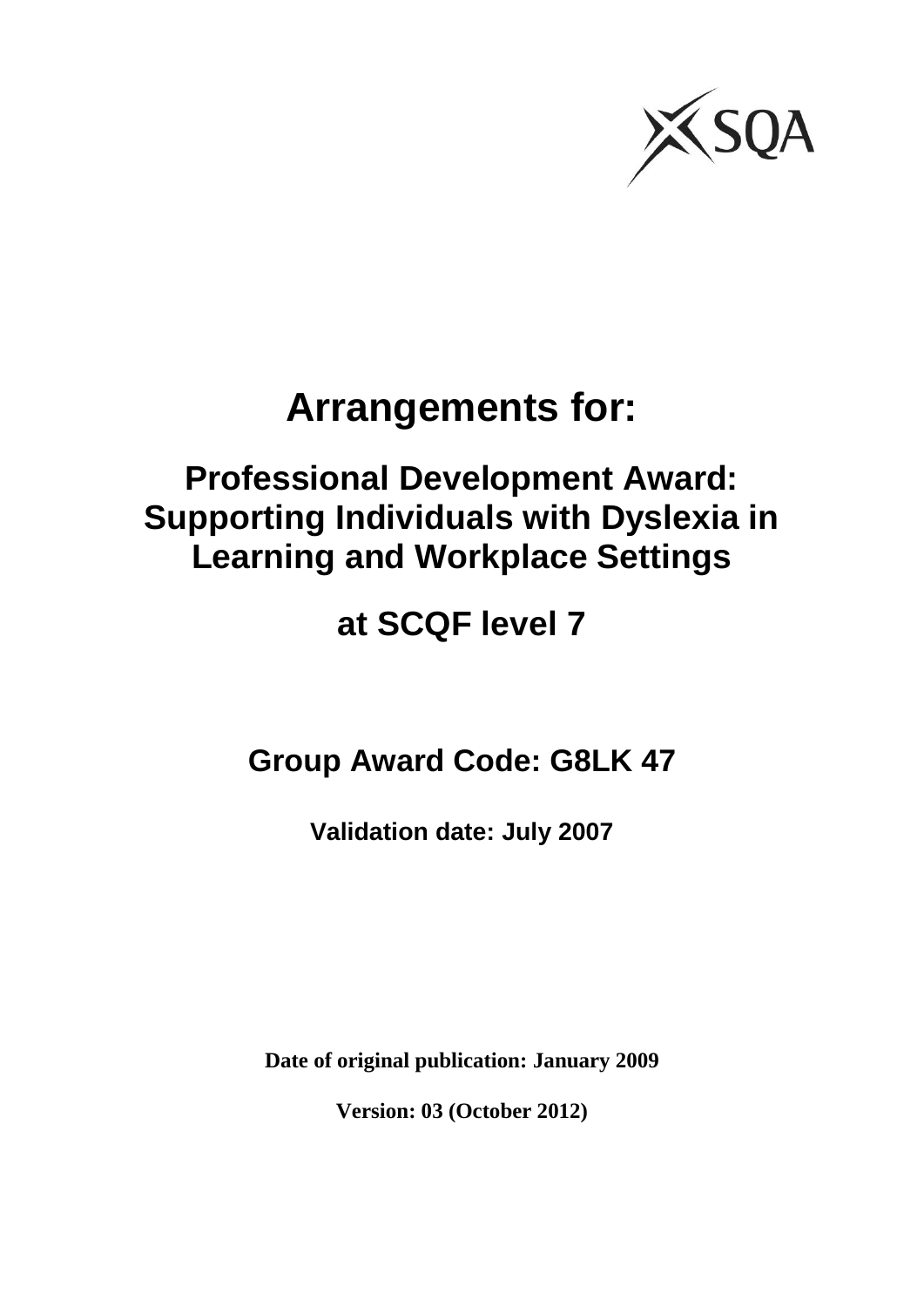## **Acknowledgements**

SQA acknowledges the valuable contribution that the Dyslexia Working Party made to the development of Higher National qualifications. This group is an informal partnership of practitioners from Clydebank College, Dyslexia Scotwest, Dyslexia South West, Jewel & Esk Valley College, Learning Connections, Learning for Sure, and Jean Alcock Research and Consultancy Services (JARCS).The Group held regular meetings chaired by Jean Alcock who also took responsibility for the co-ordination of meetings and for advising on and progressing the work.

The development work was funded by Communities Scotland (Learning Connections) with in-kind support from SQA.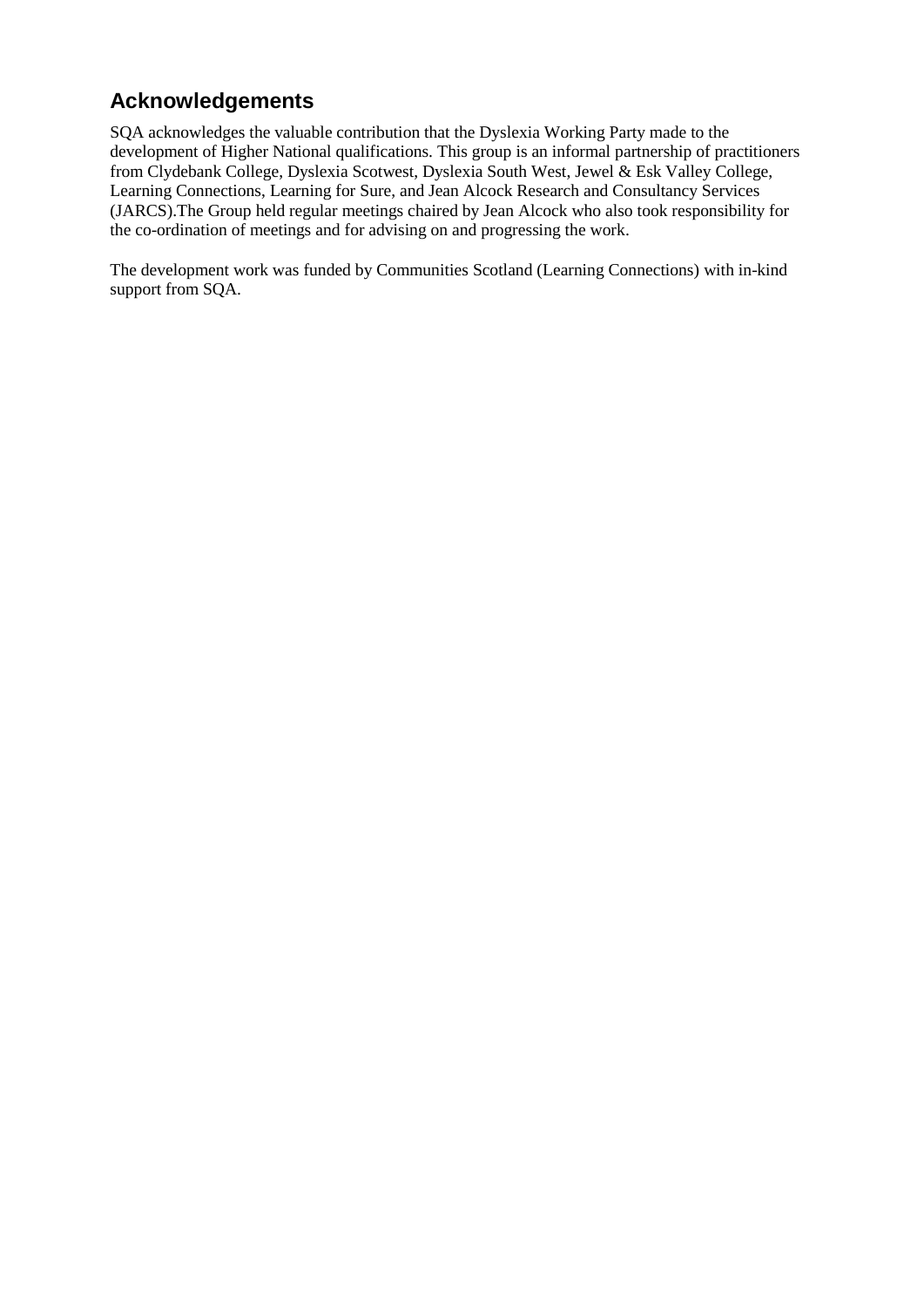# **History of changes**

It is anticipated that changes will take place during the life of the qualification, and this section will record these changes. This document is the first version of the Group Award and the table below incorporates the changes made in the development of one HN Unit on Dyslexia in the Group Award.

| <b>Version</b><br>number | <b>Description</b>                                                                  |          |  |  |  |  |
|--------------------------|-------------------------------------------------------------------------------------|----------|--|--|--|--|
| 02                       | Additional information added to Section 6 Approaches to Delivery<br>and Assessment. | 24/08/12 |  |  |  |  |
| 03                       | Information regarding access to Resource Packs has been updated.                    | 02/10/12 |  |  |  |  |
|                          |                                                                                     |          |  |  |  |  |
|                          |                                                                                     |          |  |  |  |  |
|                          |                                                                                     |          |  |  |  |  |
|                          |                                                                                     |          |  |  |  |  |
|                          |                                                                                     |          |  |  |  |  |
|                          |                                                                                     |          |  |  |  |  |
|                          |                                                                                     |          |  |  |  |  |
|                          |                                                                                     |          |  |  |  |  |
|                          |                                                                                     |          |  |  |  |  |
|                          |                                                                                     |          |  |  |  |  |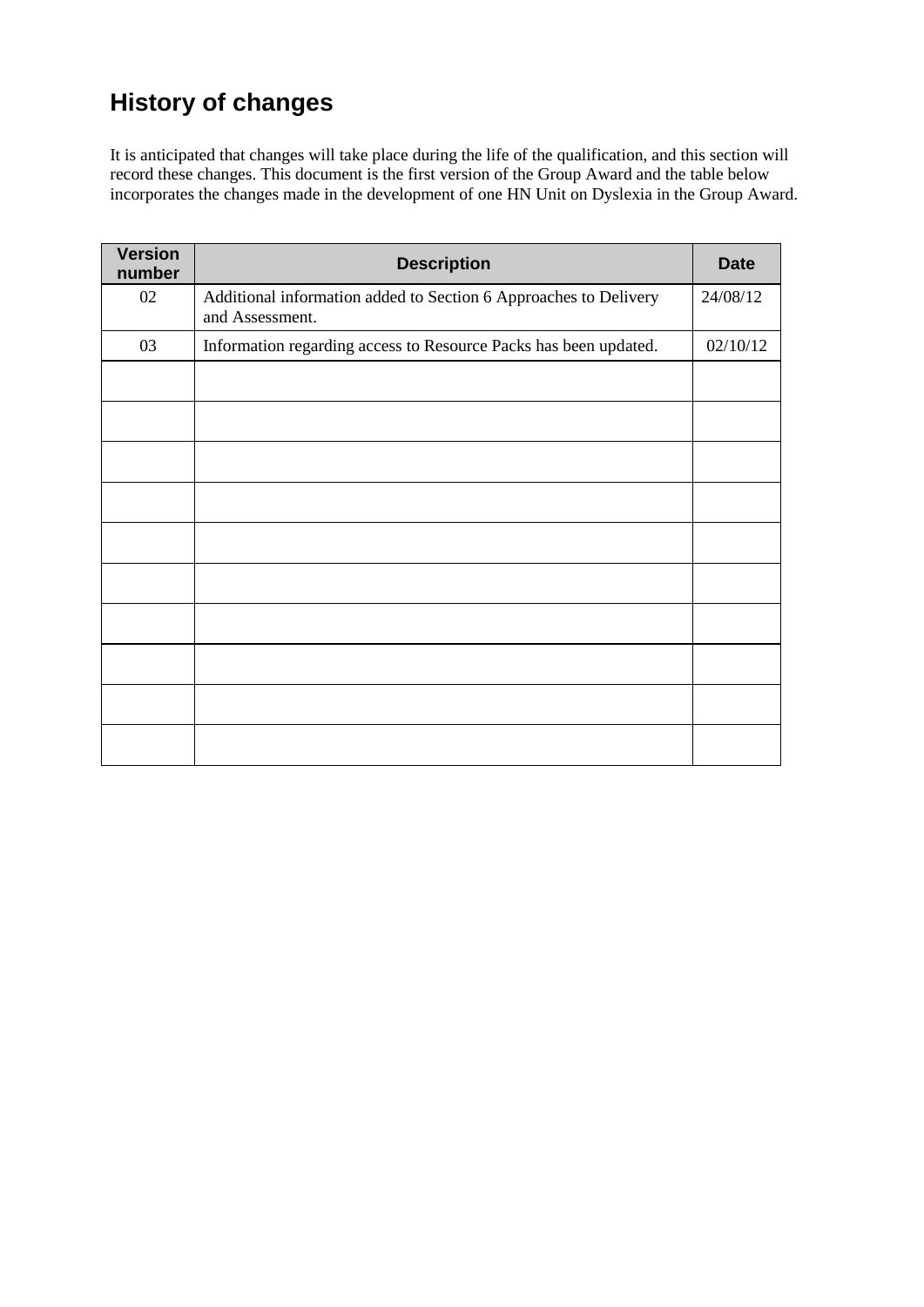## **Contents**

| 1             |  |  |  |  |  |
|---------------|--|--|--|--|--|
| 2             |  |  |  |  |  |
| 3             |  |  |  |  |  |
| 3.1           |  |  |  |  |  |
| 3.2           |  |  |  |  |  |
| 3.3           |  |  |  |  |  |
| 3.4           |  |  |  |  |  |
| 4             |  |  |  |  |  |
| $\mathcal{F}$ |  |  |  |  |  |
| 5.1           |  |  |  |  |  |
| 5.2           |  |  |  |  |  |
| 5.3           |  |  |  |  |  |
| 6             |  |  |  |  |  |
| 7             |  |  |  |  |  |
| 8             |  |  |  |  |  |
| 9             |  |  |  |  |  |
| 10            |  |  |  |  |  |
|               |  |  |  |  |  |
|               |  |  |  |  |  |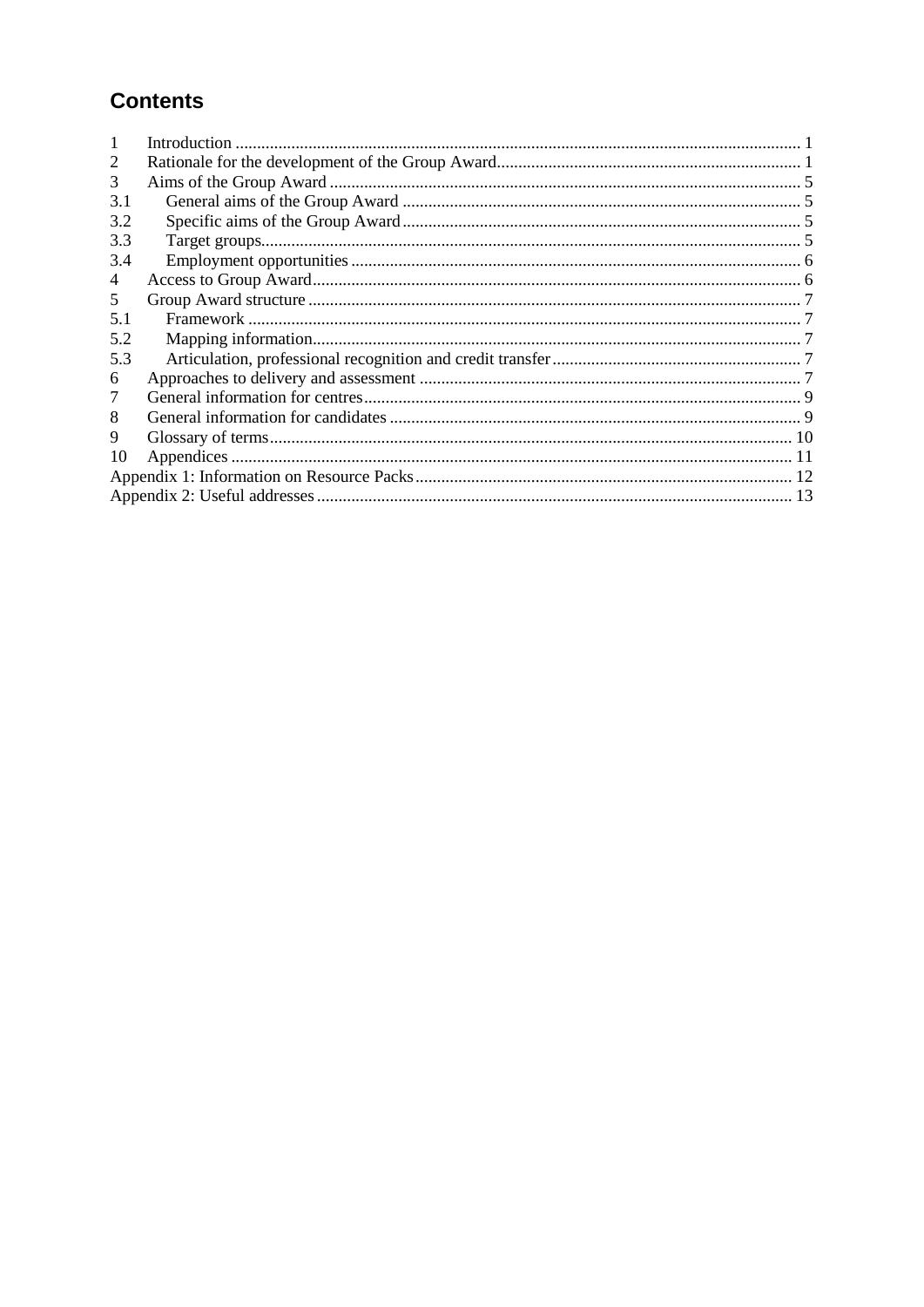## <span id="page-4-0"></span>**1 Introduction**

This is the Arrangements Document for the Professional Development Award — Supporting Individuals with Dyslexia in Learning and Workplace Settings at SCQF level 7 which was validated in July 2007. This document includes the following information: background information on the development of the Group Award, its aims, guidance on access, details of the Group Award structure, and guidance on delivery.

The award is aimed at practitioners working with individuals in a variety of adult learning and workplace settings.

The two Higher National Units, which make up the award, were validated in February 2007. The Group Award was validated in July 2007.

The development work was carried out by The Dyslexia Working Party which is an informal partnership of practitioners from Clydebank College, Dyslexia Scotwest, Dyslexia South West, JARCS (Jean Alcock Research and Consultancy Services), Jewel & Esk College, Learning Connections and Learning for Sure. It was funded by Communities Scotland (Learning Connections) with in-kind support from SQA.

To support centres in the delivery of the new qualification, the Dyslexia Working Party has developed Support Packs. Details of how to obtain these are attached as Appendix 1

## <span id="page-4-1"></span>**2 Rationale for the development of the Group Award**

#### **Background**

The Dyslexia Working Party, working in conjunction with SQA, developed a stand-alone Higher National Unit on understanding dyslexia which was validated in 2002 as a locally produced Unit (Unit number D9AD 04).which was designed to give practitioners with knowledge and understanding of the issues facing adults with dyslexia. This Unit has been updated and superseded by the development of the new PDA. The PDA comprise two Units:

F16Y 34 *Dyslexia: Understanding and Supporting Individuals with Dyslexia* F171 34 *Dyslexia: Working with Individuals with Dyslexia*

The first covers theory and understanding and is a revision of the original Unit D9AD 04, *Understanding the Needs of Adults with Dyslexia*. Unit 2 provides practical elements for *Working with Adults with Dyslexia*. This Unit was required as it had been identified that, while there was provision for those working with children with dyslexia, there were specific needs- both in knowledge and practice- required by those working with adults and there was no specific qualification available.

The two Higher National Units in the Group Award were validated by the Scottish Qualifications Authority (SQA) as free-standing Units in February 2007. Each Unit corresponds to 1 credit at SCQF level 7 (8 SCQF points). The PDA was validated as a Group Award in July 2007.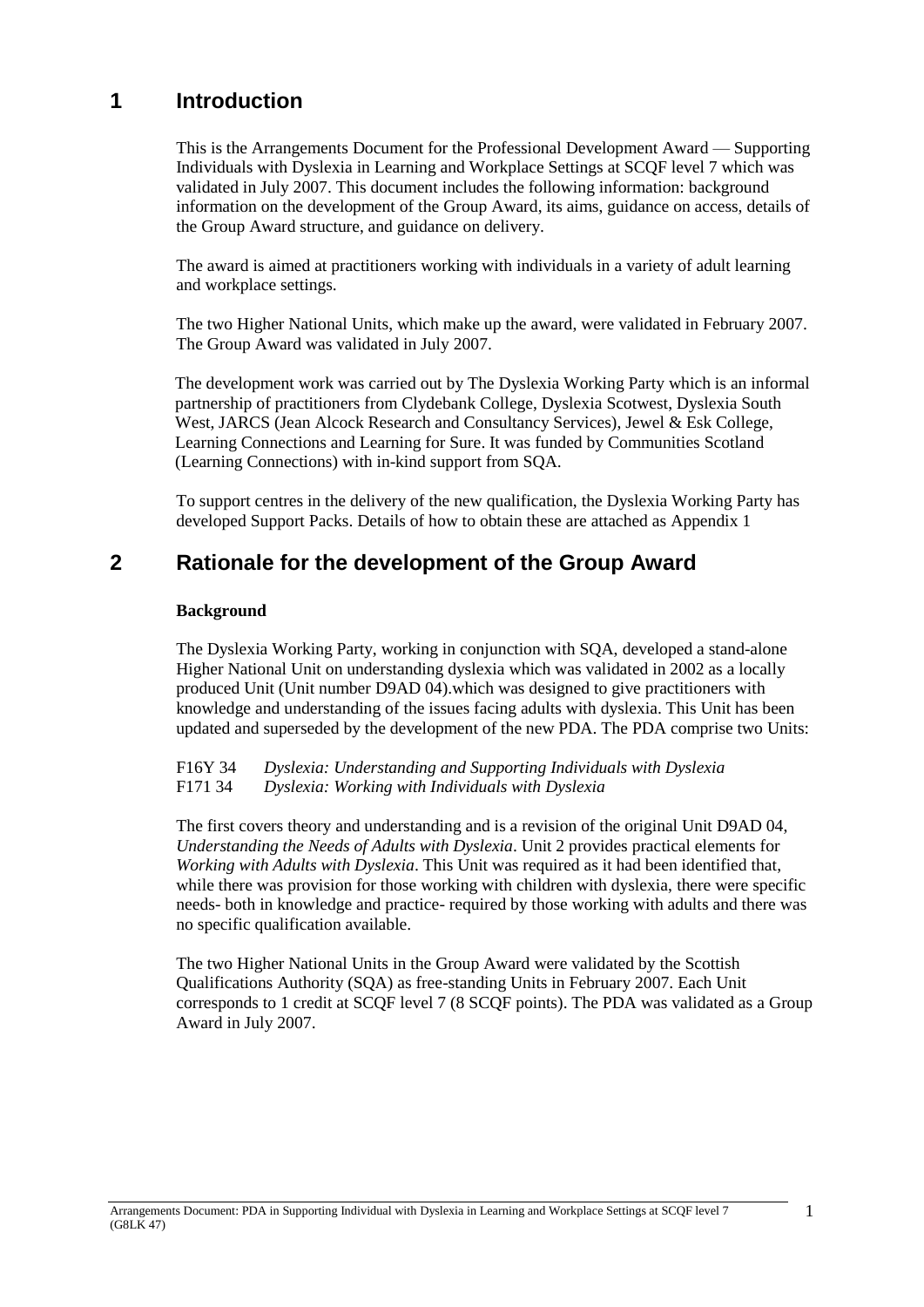#### **Rationale**

The Group Award was developed to provide an accredited route for the many practitioners in Scotland who work with adults in a variety of learning and workplace settings. The new qualification provides a route for candidates to evidence their experience of working with adults with dyslexia.

There has been no such course available in Scotland although a course — Dyslexia and Literacy: a course for Skills for Life Tutors — is available for adult support tutors working in similar settings in England. This is accredited by Dyslexia Action (formerly the Dyslexia Institute) and the Open College Network. The Professional Development Award will have similarities in terms of theory and practice, putting these within a Scottish context where relevant.

This new award in Scotland is intended to provide a broader perspective: it does not encourage candidates to think of dyslexia solely in terms of literacy, nor does it advocate the use of a structured literacy programme. Rather than a literacy-orientated approach, it will encourage candidates to take a holistic view of dyslexia rather than one focused on teaching methods to improve literacy. The table below gives a comparison between the PDA and the England-based course.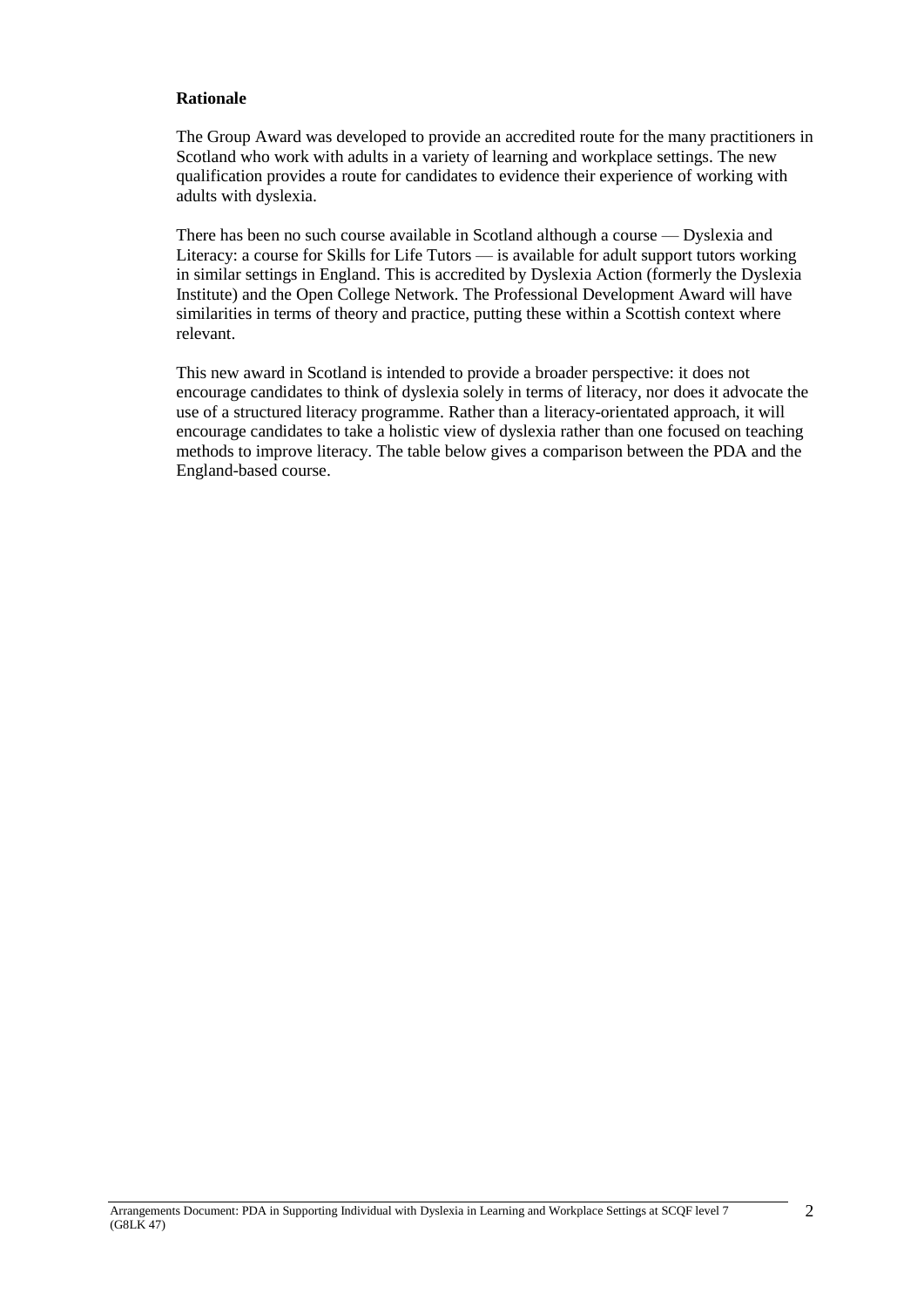| Award                                                                                                   | <b>Awarding</b><br><b>Body</b>                | <b>Credit value</b>                                   | <b>Entry requirements</b>                                                                                                              | <b>Theory</b> | <b>Practice</b> | Literacy<br><b>Teaching</b> | <b>Time</b>                                                                                          |
|---------------------------------------------------------------------------------------------------------|-----------------------------------------------|-------------------------------------------------------|----------------------------------------------------------------------------------------------------------------------------------------|---------------|-----------------|-----------------------------|------------------------------------------------------------------------------------------------------|
| PDA in<br>Supporting<br>Individuals with<br>Dyslexia in<br>Learning and<br>Workplace<br><b>Settings</b> | Scottish<br>Qualifications<br>Authority       | 2 credits at<br>SCQF level 7<br>$(16$ SCQF<br>points) | <b>Communication Skills at SCQF</b><br>level 5<br>Experience of working with adults<br>in a support role                               |               | J               | <b>Programmes</b><br>×      | Flexible delivery<br>— notional 60<br>hours taught and<br>20 hours practice                          |
| Dyslexia and<br>Literacy: a course<br>for Skills for Life<br><b>Tutors</b>                              | Dyslexia<br>Action/Open<br>College<br>Network | 18 credits $(+3)$<br>optional credits)<br>at level 3  | Qualified Teacher status or<br>working towards a level 4<br>teaching qualification<br>Already working with adults in a<br>support role |               |                 |                             | 5 hours taught<br>(1 day a week<br>over 15 weeks)<br>25 hours practice<br>110 hours private<br>study |

#### **Table 1: Comparison between proposed PDA and existing Course for Practitioners Working with Adults based in England**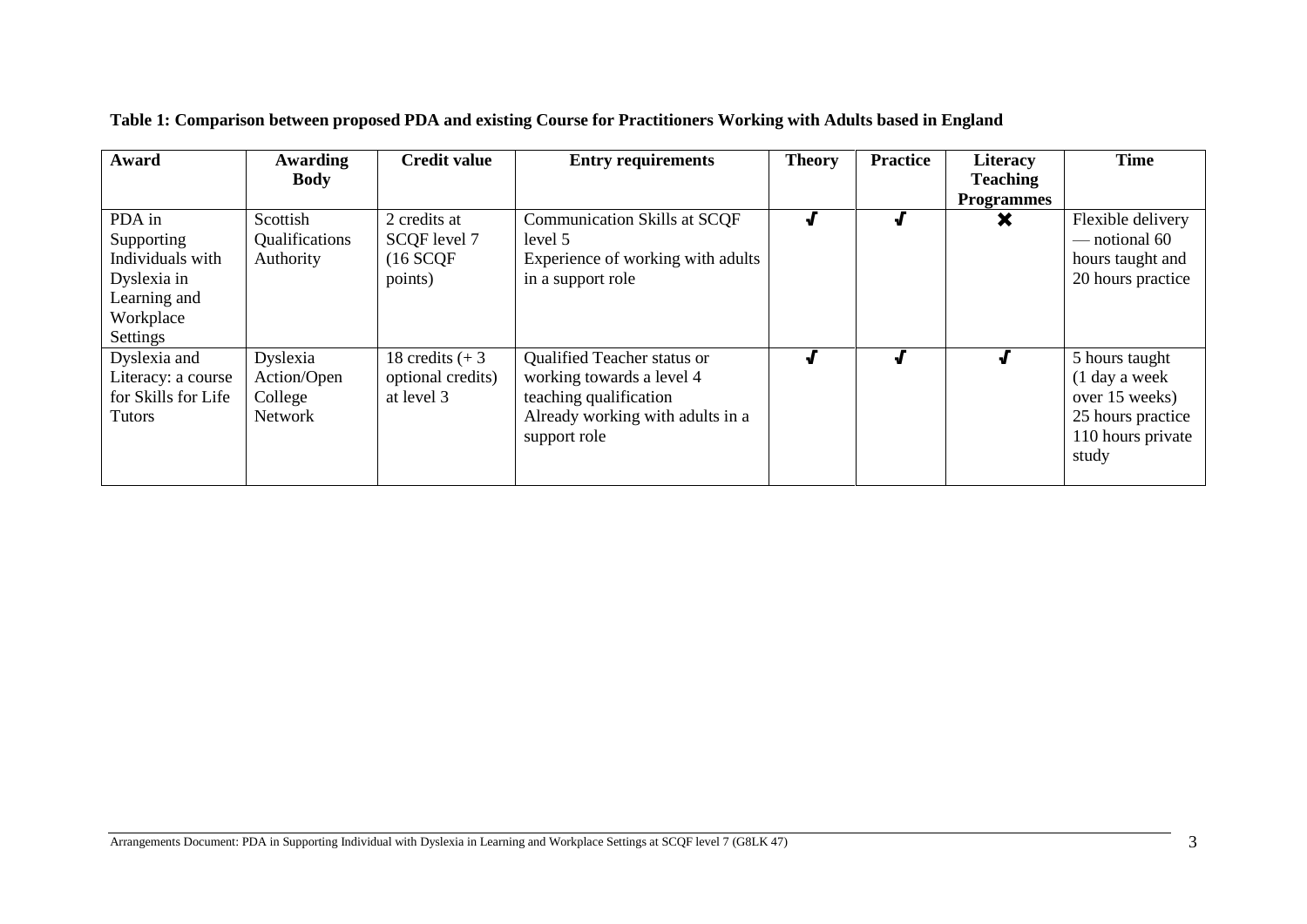Prior to the validation of this new PDA, practitioners in Scotland had access to three education-based accredited courses. In each of these, emphasis is placed on classroom teaching methods for improving literacy in children.

This new PDA is the only nationally validated and certificated qualification in dyslexia in Scotland that:

- is aimed at the needs of adults rather than children
- takes a holistic approach of dyslexia rather than one focused on teaching methods
- does not require candidates to have a recognized teaching qualification

#### **Other accredited Courses in Dyslexia**

- 1 Dyslexia Action (formerly the Dyslexia Institute) and the Hornsby Centre working in partnership to offer the Hornsby Course in Dyslexia and Literacy which leads to a Dyslexia Action Certificate and 30 credit points at level 3 (Open College Network).This is a year long course covering both theory and practice. In Scotland it is mainly done as a distance learning course.
- 2 The Moray House School of Education **at Edinburgh University** offers a suite of Additional Support for Learning courses at Post-Graduate level. Candidates must be qualified teachers to undertake this qualification.
- 3 Open University 'Difficulties in Literacy Development' Postgraduate course for teachers and other educational professionals.

Dyslexia specialists in FE and HE are keen to improve the level of support available to students with dyslexia by giving practitioners relevant and specific training. They have supported the development of this PDA because they think they will be able to make a more convincing case for delivery of the Units to be included in day time provision. The previous HN Unit DPAD 04 *Understanding the Needs of Adults with Dyslexia* was offered mainly as an evening course in Further Education but the new award is considered more attractive as day-time provision*.*

Dyslexia is being increasingly recognized in the workplace. Organisations that provide Workplace Learning opportunities for companies welcome a named qualification for their practitioners, especially one that can be linked with other relevant PDAs.

Employing organisations that contract outside agencies to provide workplace learning programmers for their employees would feel more confident about the Outcomes if they knew that the practitioners employed by these agencies had specific experience of supporting individuals with dyslexia or showing dyslexic traits.

One such organization that has indicated support for the new award is Learning Connections. Learning Connections recognizes the value of HN Units as a progression route for literacy tutors who have completed their Introduction to Tutoring in Adult Literacy and Learning (ITALL) training.

Arrangements Document: PDA in Supporting Individual with Dyslexia in Learning and Workplace Settings at SCQF level 7 (G8LK 47)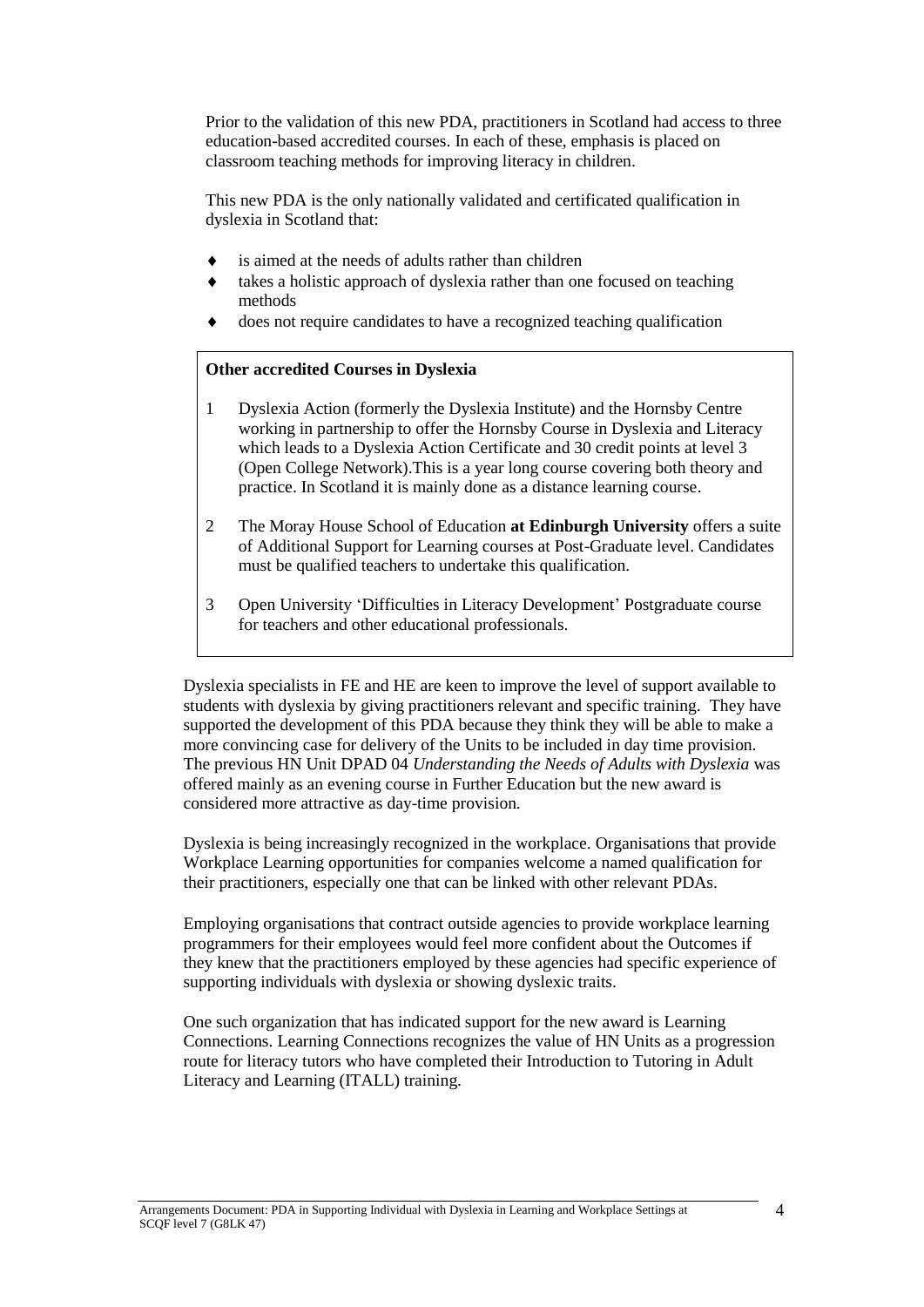## <span id="page-8-0"></span>**3 Aims of the Group Award**

#### <span id="page-8-1"></span>**3.1 General aims of the Group Award**

The aim of this award is to provide a qualification that ensures that practitioners are given the means to provide effective and appropriate support to help people with dyslexia, or showing dyslexic traits, in order that they may reach their full potential in learning and employment.

#### <span id="page-8-2"></span>**3.2 Specific aims of the Group Award**

The award aims to give candidates the knowledge and understanding and the practical experience necessary to support adults with dyslexia in learning and workplace settings.

Candidates completing this award will have demonstrated sound knowledge and understanding of:

- $\blacklozenge$ the nature and spectrum of dyslexia
- the remit and responsibilities of statutory and voluntary support agencies  $\bullet$
- $\ddot{\bullet}$ the difference between screening and assessment procedures used to identify adults with dyslexia
- appropriate strategies to support adults with dyslexia  $\bullet$

and practical experience of:

- working with an individual with dyslexia to plan and develop strategies within a learning or workplace setting
- supporting that individual in a real situation
- reflecting and evaluating their own practice

**NB:** It should be noted that candidates completing this Professional Development Award will not be qualified to diagnose dyslexia. Such a diagnosis can only be given by an Educational or Occupational Psychologist. Candidates applying for the award should be made aware of the boundaries of their responsibility on completion of the qualification.

### <span id="page-8-3"></span>**3.3 Target groups**

The PDA is designed to meet the needs of a wide range of candidates. It is primarily for people in the public, private and voluntary sectors who are working with adults in a variety of learning and workplace settings. It is particularly relevant to paid staff and volunteers who are working in informal and formal education, recruitment and human resources, health or social care settings, prison, probationary and ex-offender services.

It will be of value to those, working in these fields, who wish to gain accreditation. It could also be used as a specialist qualification for those working in adult literacy.

Arrangements Document: PDA in Supporting Individual with Dyslexia in Learning and Workplace Settings at SCQF level 7 (G8LK 47)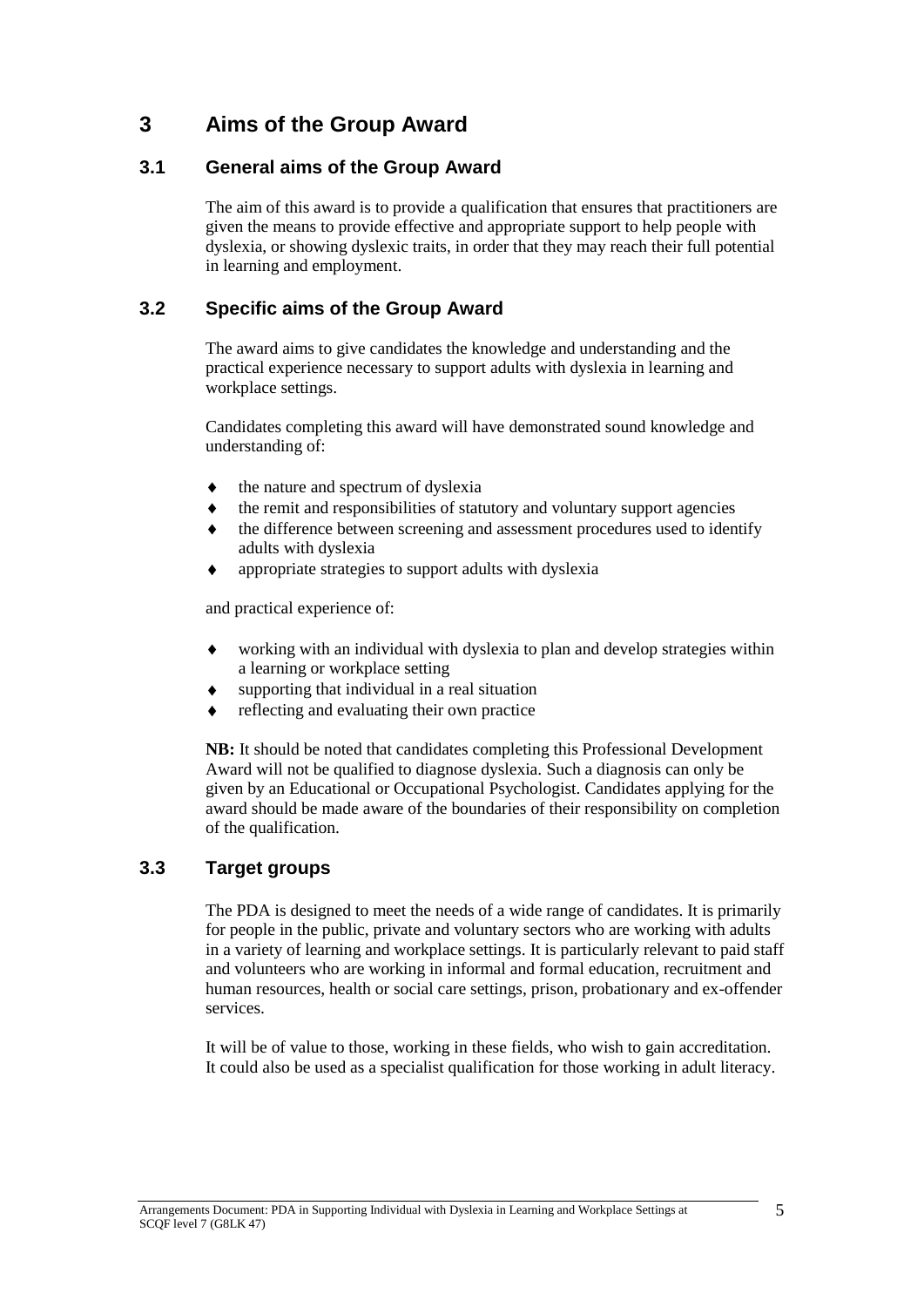#### <span id="page-9-0"></span>**3.4 Employment opportunities**

Candidates who have successfully completed the PDA may be able to seek employment in a range of education and educational support environment. They may also use the award as evidence of knowledge and practice to work in a voluntary capacity.

### <span id="page-9-1"></span>**4 Access to Group Award**

There are no prescribed entry requirements for this Award. However, candidates will require to demonstrate competence in *Communication* skills. This may be Evidenced by a qualification at SCQF level 5 or above — for example *Communication* at Intermediate 2, or an SVQ level 2 which has the Core Skill of *Communication* embedded in the qualification, or by workplace experience and/or competence in communicating in an educational or support for learning setting.

For the first Unit F16Y 34 *Dyslexia*: *Understanding and Supporting Individuals with Dyslexia*, candidates should have good communication skills and some experience, paid or voluntary, of working with individuals in a variety of settings such as guidance, information, learning, training, care.

For the second Unit F171 34 *Dyslexia: Working with Individuals with Dyslexia***,**  candidates should have good communication and interpersonal skills. They should be working in either a paid or voluntary capacity in a tutoring or supporting role with individuals in a learning or workplace setting. To undertake this Unit they will need to identify and secure the agreement of an individual with dyslexia or showing dyslexic traits with whom they can work for the purposes of completing the Unit.

Each Unit is free-standing and can be delivered as such, particularly for purposes of continuing professional development. This will be particularly valuable for candidates undertaking F16Y 34 *Dyslexia: Understanding and Supporting Individuals with Dyslexia*, with roles in initial guidance and information in relation to gain a good level of knowledge and understanding of dyslexia but who will not be working with individuals on an on-going basis.

It is recommended that candidates who are working over a period of time with individuals in learning, training, care and continuing support should undertake both Units.

Ideally candidates undertaking the full PDA should complete F16Y 34 first, in order to gain the theoretical knowledge of dyslexia in individuals.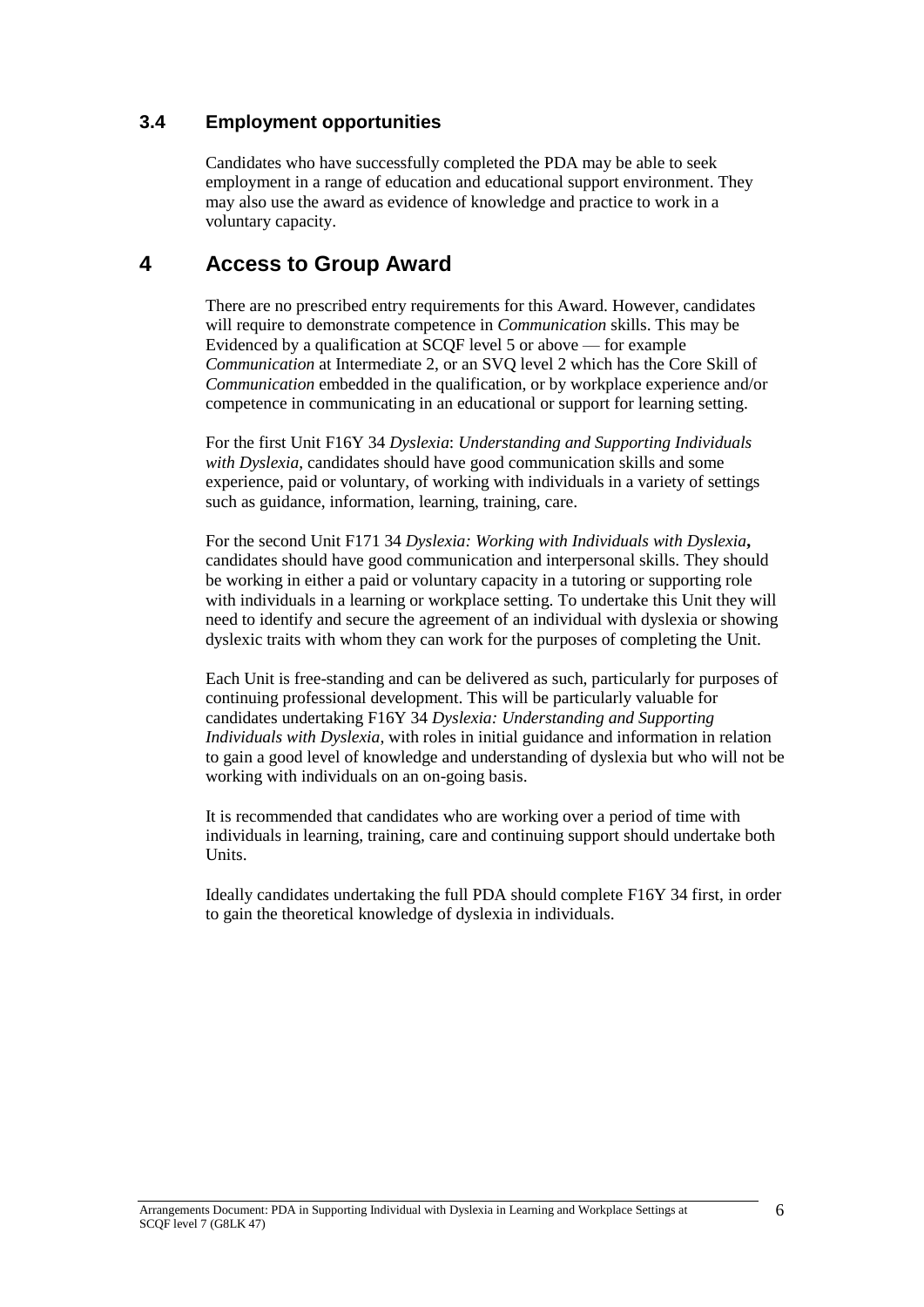## <span id="page-10-0"></span>**5 Group Award structure**

The award is comprised of two HN Units, both at level 7.

#### <span id="page-10-1"></span>**5.1 Framework**

| Unit title                         | Code                | <b>SCQF</b><br>credit<br>points | <b>SCQF</b><br>level | <b>SQA</b><br>credit<br>value |
|------------------------------------|---------------------|---------------------------------|----------------------|-------------------------------|
| Dyslexia: Understanding and        | F16Y 34             |                                 |                      | 8                             |
| Supporting Individuals with        |                     |                                 |                      |                               |
| Dyslexia                           |                     |                                 |                      |                               |
| Dyslexia: Working with Individuals | F <sub>171</sub> 34 |                                 |                      |                               |
| with Dyslexia                      |                     |                                 |                      |                               |

#### <span id="page-10-2"></span>**5.2 Mapping information**

The award has been mapped against existing qualifications relating to dyslexia. It has been also measured against other HN Units in related areas, eg Support for Learning- to ensure that the allocated level is consistent and meets the benchmarks for SCQF level 7.

#### <span id="page-10-3"></span>**5.3 Articulation, professional recognition and credit transfer**

This award has no direct articulation to other qualifications but could provide evidence and support acceptance to a range of qualifications such as SVQs and HNDs.

With regard to professional recognition, the Group Award can offer evidence to support applications but at present offers no direct professional recognition.

There is no direct credit transfer at present for the Group Award. However, candidates who have successfully completed the original HN Unit for Dyslexia, D9AD 04 *Understanding the Needs of Adults with Dyslexia,* may be considered for Accreditation of Prior Learning (APL) for the new Unit F16Y 34 *Dyslexia: Understanding and Supporting Individuals with Dyslexia*.

## <span id="page-10-4"></span>**6 Approaches to delivery and assessment**

It is strongly recommended that the Unit F16Y 34 *Dyslexia: Understanding and Supporting Individuals with Dyslexia* should be delivered first as the knowledge and understanding gained in this Unit underpins the delivery of the second Unit F171 34 *Dyslexia: Working with Individuals with Dyslexia*.

With regard to learning and teaching, there is scope within the Unit F16Y 34 for visits to centres which specialise in support for adults with dyslexia, and for visiting speakers/practitioners.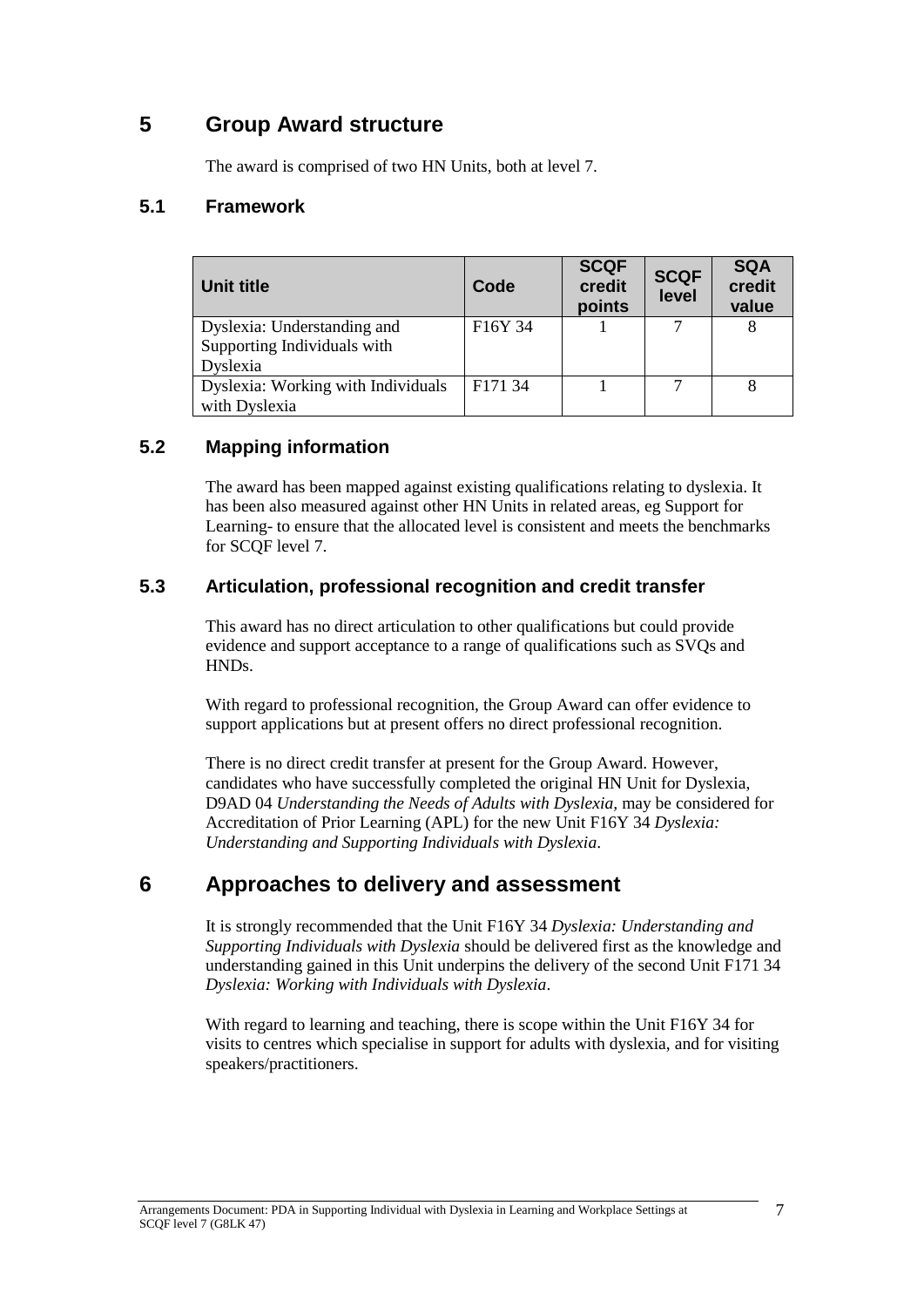The second unit is designed to be delivered through a mixture of taught group sessions; individual tutor contact; and time spent in supporting an individual with dyslexia or showing dyslexic traits. The type of support will vary depending on the nature of the relationship between the candidate and the individual.

An adult literacy tutor will spend more time in one-to-one contact with the individual than an extended learning coordinator in an FE College or a Human Resource Officer. However, the latter two may spend more time in arranging external support such as assessment and equipment and arranging and reviewing ongoing internal support.

For the purposes of the unit, the candidate must spend sufficient time in one-to-one contact with the individual to be observed working with them.

The suggested delivery period for this Unit is 20 weeks to ensure adequate time between group sessions for the required practical work to be completed.

Centres should be mindful that the purpose of the award is to enable candidates to acquire an understanding of dyslexia with particular reference to adults. Centres should encourage a holistic approach to the understanding of dyslexia with particular reference to adults, rather than concentrating solely on literacy and numeracy. They should look at the impact of dyslexia on:

- family  $\blacklozenge$
- $\bullet$ community
- $\bullet$ working and social life
- $\bullet$ emotional wellbeing
- $\bullet$ cognitive and functional ability

The practice-based element of the Group Award will include observation of the candidate working with an individual in a real situation.

Candidates should be encouraged to recognize that there are beneficial as well as difficult or challenging aspects to dyslexia.

#### **Core Skills**

In the two Units there is no automatic certification of Core Skills. However, there may be opportunities to gather evidence towards certification of the Core Skills of:

- Communication (in Outcome 1 of both Units)
- Problem Solving (in Outcome 1 in Unit F16Y 34 and Outcome 2 in Unit F171 34)
- Working with Others (in Outcomes 1 and 2 of Unit F171 34)

#### **Open Learning**

Unit F16Y 34 can be undertaken by a formal teaching programme. Some aspects of this may be undertaken by Open or Blended Learning. However, this method is not appropriate for the practical components in the Unit F171 34 *Dyslexia: Working with Individuals with Dyslexia*.

Details for the assessment procedures for each of the two Units are given in the specifications.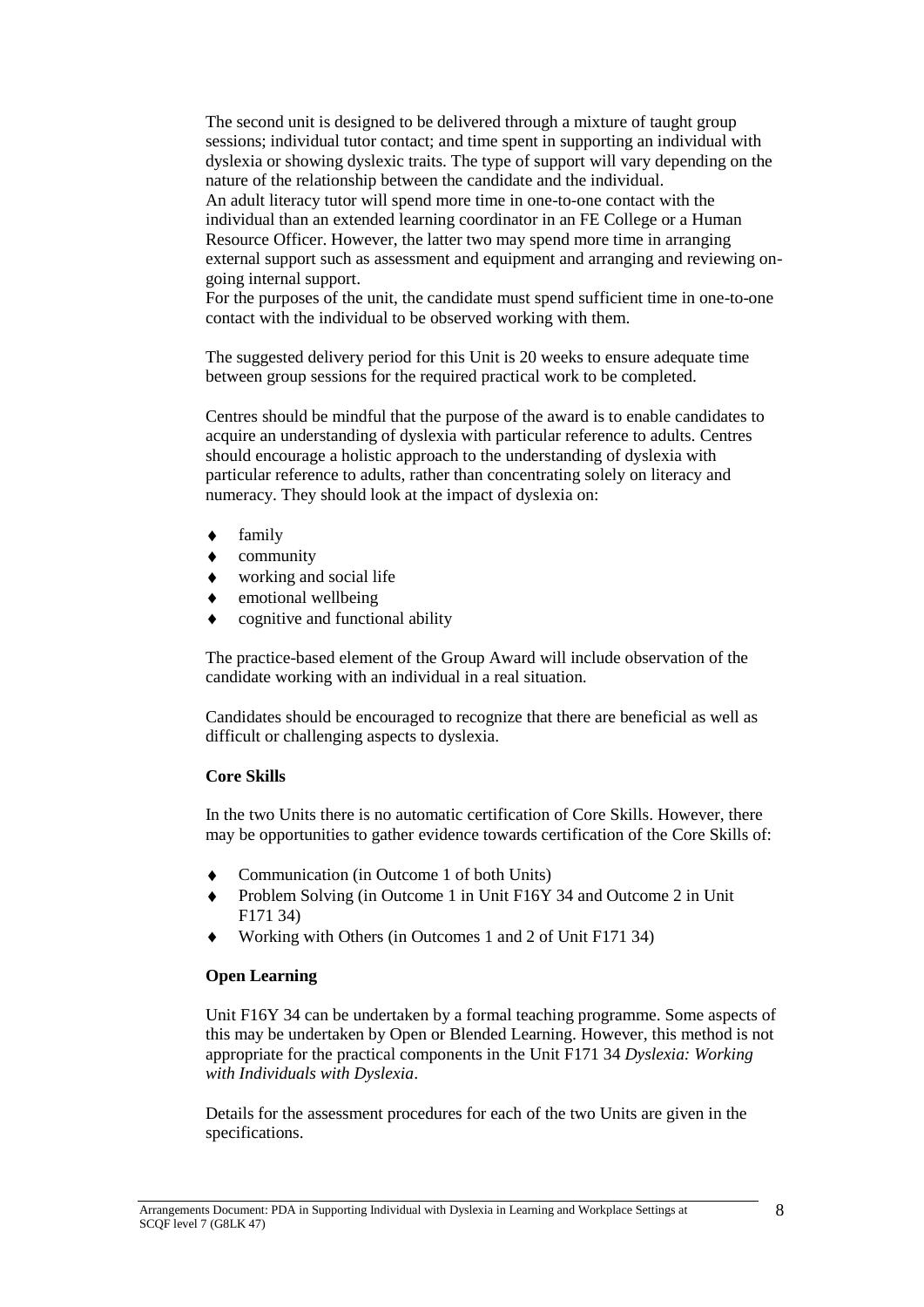## <span id="page-12-0"></span>**7 General information for centres**

#### **Disabled candidates and/or those with additional support needs**

The additional support needs of individual candidates should be taken into account when planning learning experiences, selecting assessment instruments, or considering whether any reasonable adjustments may be required. Further advice can be found on our website **[www.sqa.org.uk/assessmentarrangements](http://www.sqa.org.uk/assessmentarrangements)**.

#### **Internal and external verification**

All instruments of assessment used within this/these Group Award(s) should be internally verified, using the appropriate policy within the centre and the guidelines set by SQA.

External verification will be carried out by SQA to ensure that internal assessment is within the national guidelines for these qualifications.

Further information on internal and external verification can be found in *SQA's Guide to Assessment* (**[www.sqa.org.uk](http://www.sqa.org.uk/)**).

**Resource Packs have been developed and information on these is contained in Appendix 1.**

## <span id="page-12-1"></span>**8 General information for candidates**

The Professional Development Award (PDA): Supporting Individuals with Dyslexia in Learning and Workplace Settings is comprised of two Higher National Units:

F16Y 34 *Dyslexia: Understanding and Supporting Individuals with Dyslexia*  F171 34 *Dyslexia: Working with Individuals with Dyslexia* 

Each Unit has the value of 1 credit at SCQF level 7 (8 SCQF points).

This award will give you both the knowledge and understanding of the nature and implications of dyslexia and the practical experience of working with an individual with dyslexia. It will help you to identify ways in which to build on an individual's strengths in order to help minimize his/her weaknesses. It will thus enable you to provide more effective and appropriate support when faced with clients who are dyslexic or who display dyslexic traits.

It should be noted that this Award will **not** qualify you to assess or diagnose dyslexia in an individual. Such an assessment or diagnosis can only be made by an educational or occupational psychologist.

This award is relevant to people (paid staff and volunteers) working in informal and formal education; recruitment and human resources; health and social care, including prison, probationary and ex-offender services.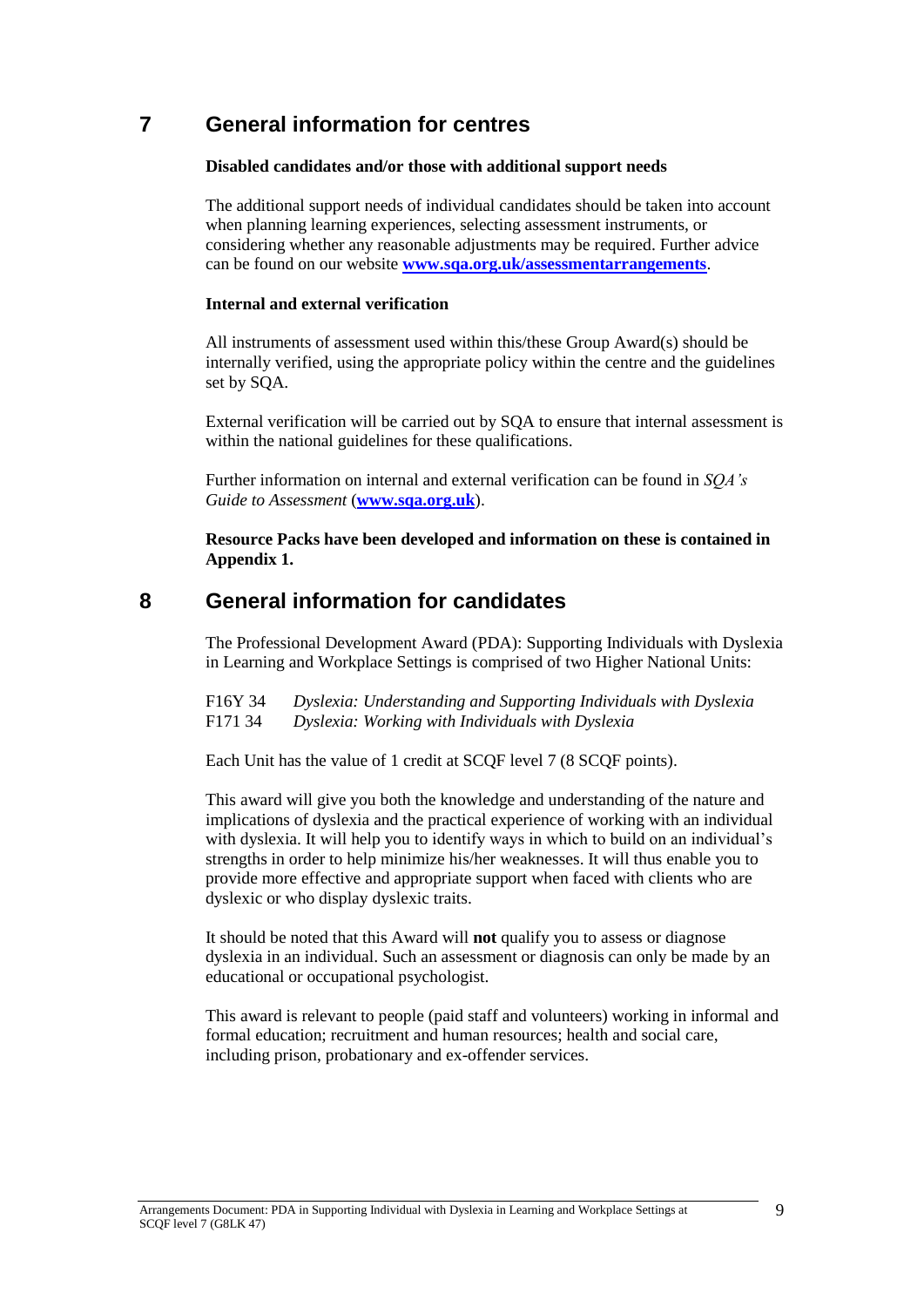You should have good communication skills and some experience, paid or voluntary, of working with individuals in settings such as guidance or information, or in a learning, training, or care environment.

Both Units can be undertaken as free-standing Units. The first Unit *Dyslexia: Understanding and Supporting Individuals with Dyslexia* is valuable if you are providing initial guidance and information and need to gain a good level of knowledge and understanding of dyslexia. However, if you are working over a longer period of time with individuals in a learning, training, care or continuing support role it is recommended that you should undertake both Units, as successful completion of both Units entitles you to the Group Award — the PDA Dyslexia: Supporting Individuals with Dyslexia in Learning and Workplace Settings.

Ideally, when working towards the Group Award, Unit F16Y 34 should be undertaken before Unit F171 34 in order to gain the required theoretical knowledge of dyslexia in individuals.

To undertake Unit F171 34 you should be working in either a paid or voluntary capacity, in a tutoring or supporting role with individuals in a learning or workplace setting. You will need to identify and secure the agreement of an individual with dyslexia or showing dyslexic traits with whom you can work for the purposes of completing the Unit.

### <span id="page-13-0"></span>**9 Glossary of terms**

**SCQF:** This stands for the Scottish Credit and Qualification Framework, which is a new way of speaking about qualifications and how they inter-relate. We use SCQF terminology throughout this guide to refer to credits and levels. For further information on the SCQF visit the SCQF website at **[www.scqf.org.uk](http://www.scqf.org.uk/)**

**SCQF credit points:** One HN credit is equivalent to 8 SCQF credit points. This applies to all HN Units, irrespective of their level.

**SCQF levels:** The SCQF covers 12 levels of learning. HN Units will normally be at levels 6–9. Graded Units will be at level 7 and 8.

**Subject Unit:** Subject Units contain vocational/subject content and are designed to test a specific set of knowledge and skills.

**Graded Unit:** Graded Units assess candidates' ability to integrate what they have learned while working towards the Units of the Group Award. Their purpose is to add value to the Group Award, making it more than the sum of its parts, and to encourage candidates to retain and adapt their skills and knowledge.

**Dedicated Unit to cover Core Skills:** This is a non-subject Unit that is written to cover one or more particular Core Skills.

**Embedded Core Skills:** This is where the development of a Core Skill is incorporated into the Unit and where the Unit assessment also covers the requirements of Core Skill assessment at a particular level.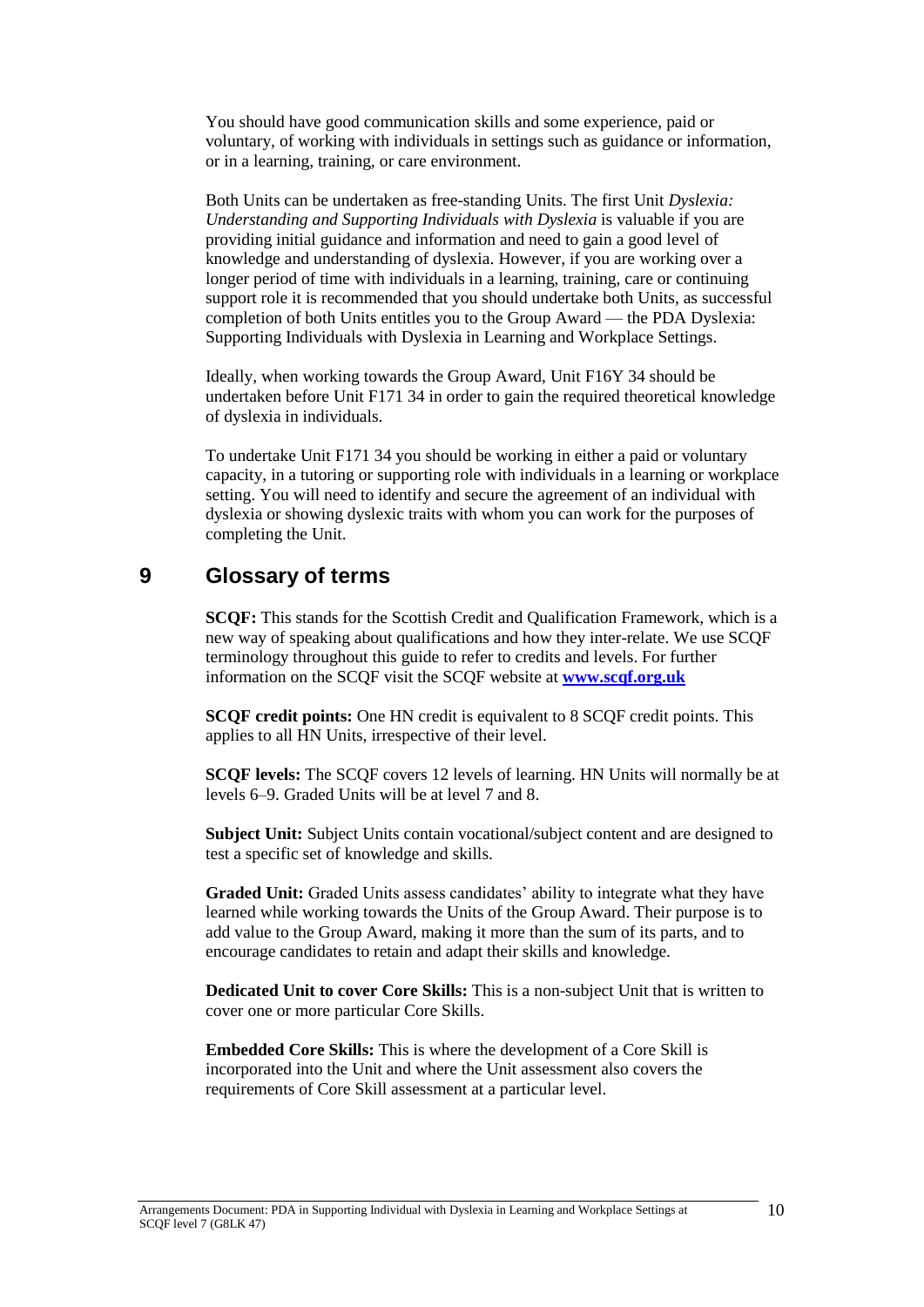**Signposted Core Skills:** This refers to the opportunities to develop a particular Core Skill at a specified level that lie outwith automatic certification.

**Qualification Design Team:** The QDT works in conjunction with a Qualification Manager/Development Manager to steer the development of the HNC/HND from its inception/revision through to validation. The group is made up of key stakeholders representing the interests of centres, employers, universities and other relevant organisations.

**Consortium-devised HNCs and HNDs** are those developments or revisions undertaken by a group of centres in partnership with SQA.

**Specialist single centre and specialist collaborative devised HNCs and HNDs** are those developments or revisions led by a single centre or small group of centres who provide knowledge and skills in a specialist area. Like consortium-devised HNCs and HNDs, these developments or revisions will also be supported by SQA.

## <span id="page-14-0"></span>**10 Appendices**

Appendix 1: Information on Support Packs Appendix 2: Useful addresses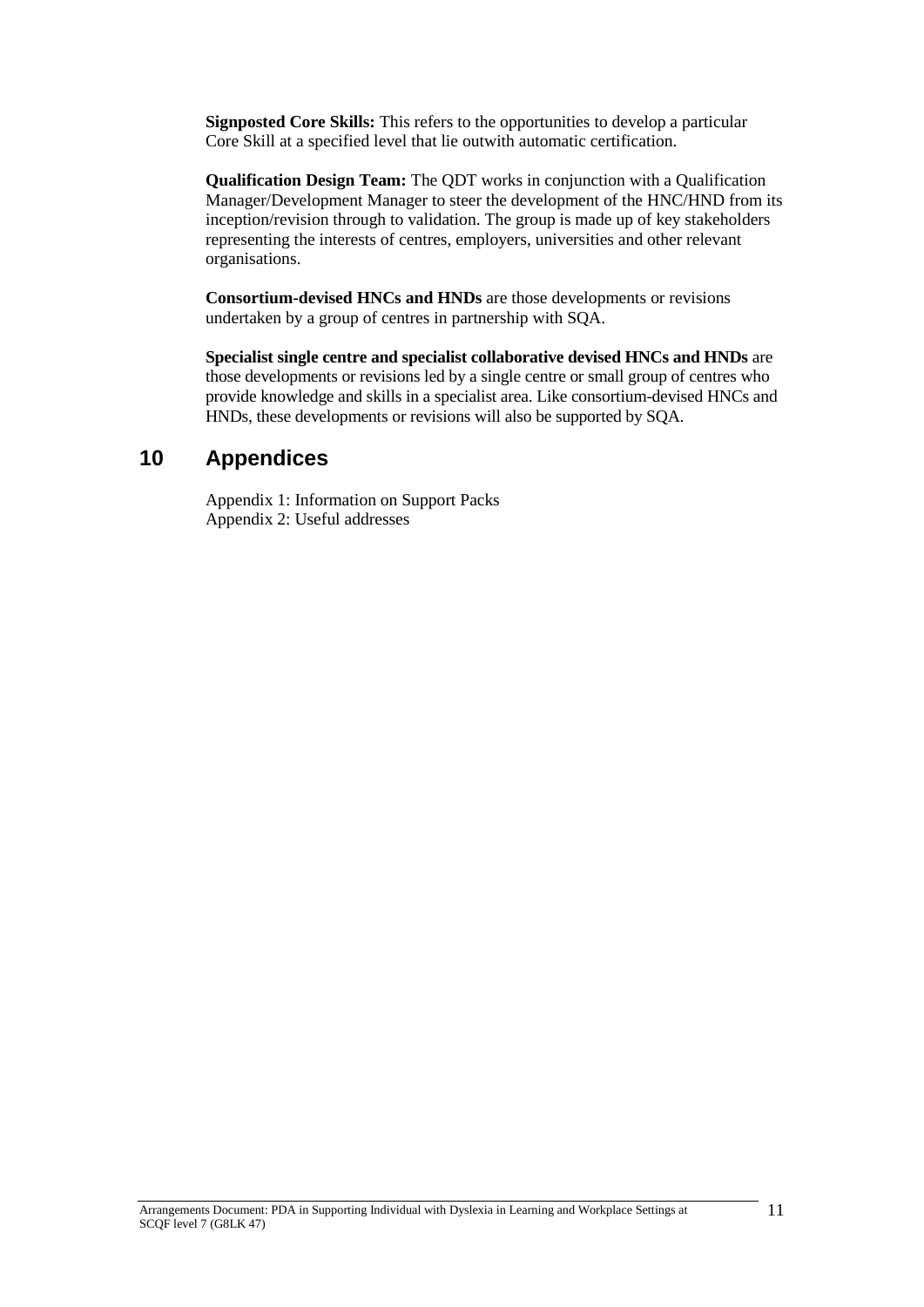## <span id="page-15-0"></span>**Appendix 1: Information on Resource Packs**

The Dyslexia Working Party has developed Resource Packs to support delivery of both Higher National Units.

These can be downloaded by dyslexia trainers from:

**[www.dyslexiaworkingparty.org.uk](http://www.dyslexiaworkingparty.org.uk/)**

Each Resource Pack contains:

- a Tutor Guide giving an overview of the Unit, a sample scheme of delivery and a  $\blacklozenge$ comprehensive list of background reading and useful websites
- a Student Guide giving an overview of the Unit and a comprehensive list of background  $\blacklozenge$ reading and useful websites
- Tutor Support Notes, Handouts, Group Exercises, PowerPoint Presentations and  $\blacklozenge$ Assessment Guidelines related to each of the Unit Outcomes

The Resource Packs are not designed as the definitive or only method of delivery of the Higher National Units. However they do provide centres with guidance for delivery that is customised to meet the requirements of the Unit specifications.

All the material in the Resource Packs can be photcopied for distribution to candidates, with exception of the Sample Assessment Report in Outcome 3 of F16Y 34 which is subject to copyright.